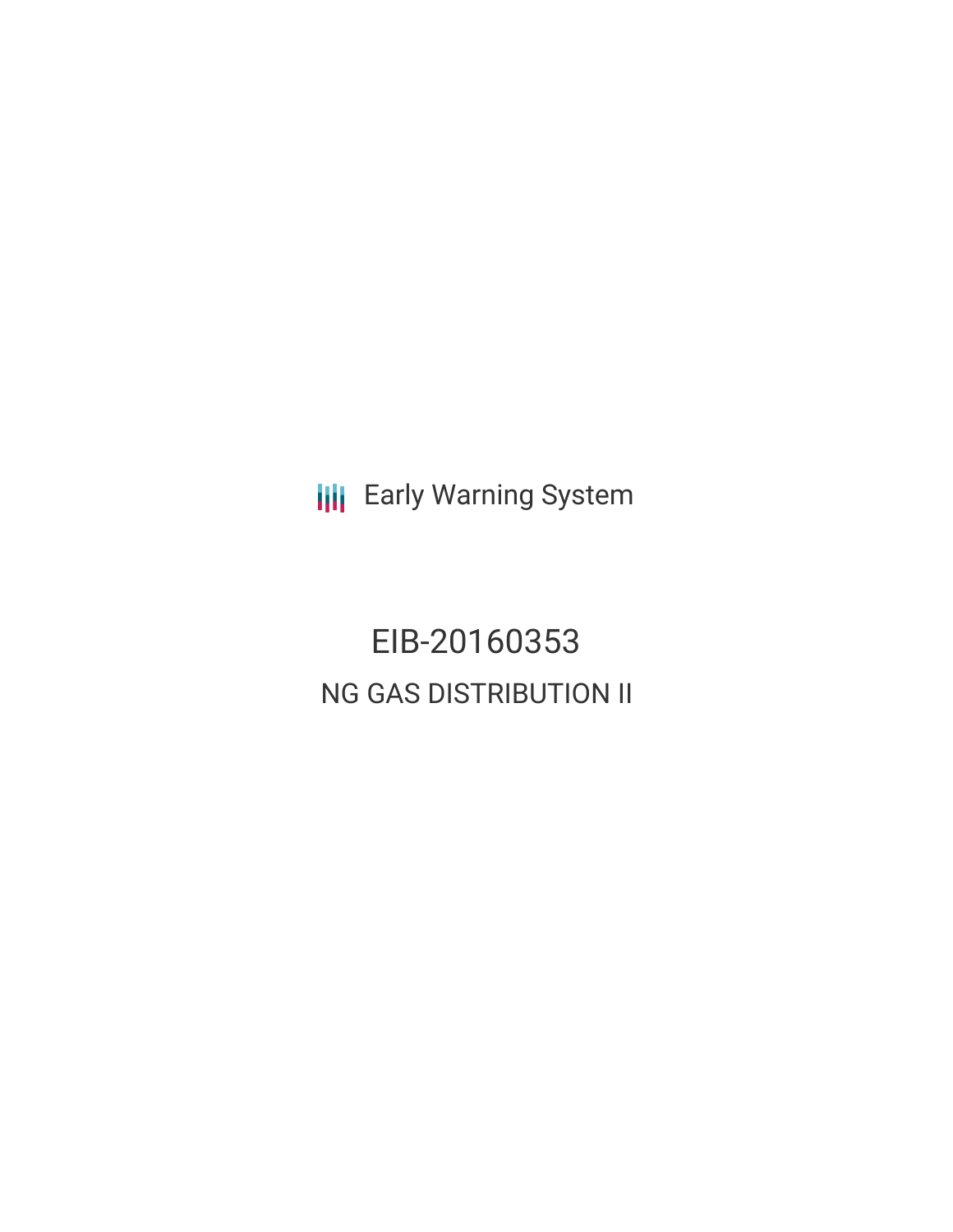# **Quick Facts**

| Countries                      | United Kingdom                      |
|--------------------------------|-------------------------------------|
| <b>Financial Institutions</b>  | European Investment Bank (EIB)      |
| Status                         | Approved                            |
| <b>Bank Risk Rating</b>        |                                     |
| <b>Voting Date</b>             | 2017-02-21                          |
| <b>Borrower</b>                | National Grid Gas Distribution Ltd. |
| <b>Sectors</b>                 | Energy                              |
| <b>Investment Amount (USD)</b> | \$1,033.00 million                  |
| <b>Project Cost (USD)</b>      | \$2,111.00 million                  |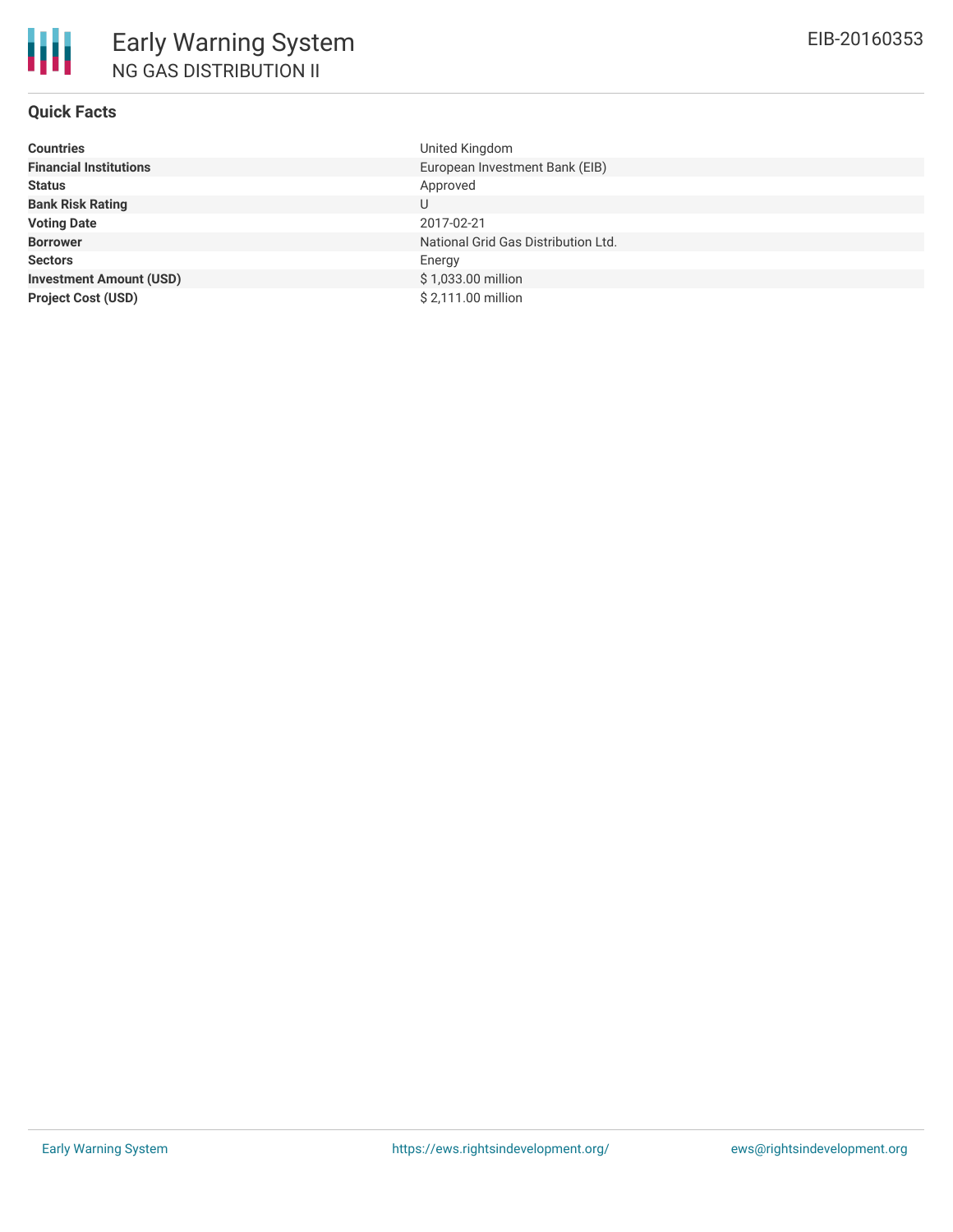

## **Project Description**

The project is part of the National Grid Gas Distribution Ltd.'s on-going capital and replacement investment program in its four gas distribution networks in the UK - North West, West Midlands, East of England and North London - for the period Quarter 2 2016-Quarter 1 2019.

According to bank documents, the replacement of old mains and equipment and the expansion of the gas distribution system are necessary to maintain the standards of service and safety to existing consumers, as well as providing for growth in demand.

The key activities involved are:

- i) mains replacement,
- ii) refurbishment of pipelines, valves, pressure reduction stations, governors and pressure management assets,
- iii) network reinforcement,
- iv) connection services, and
- v) acquisition of equipment.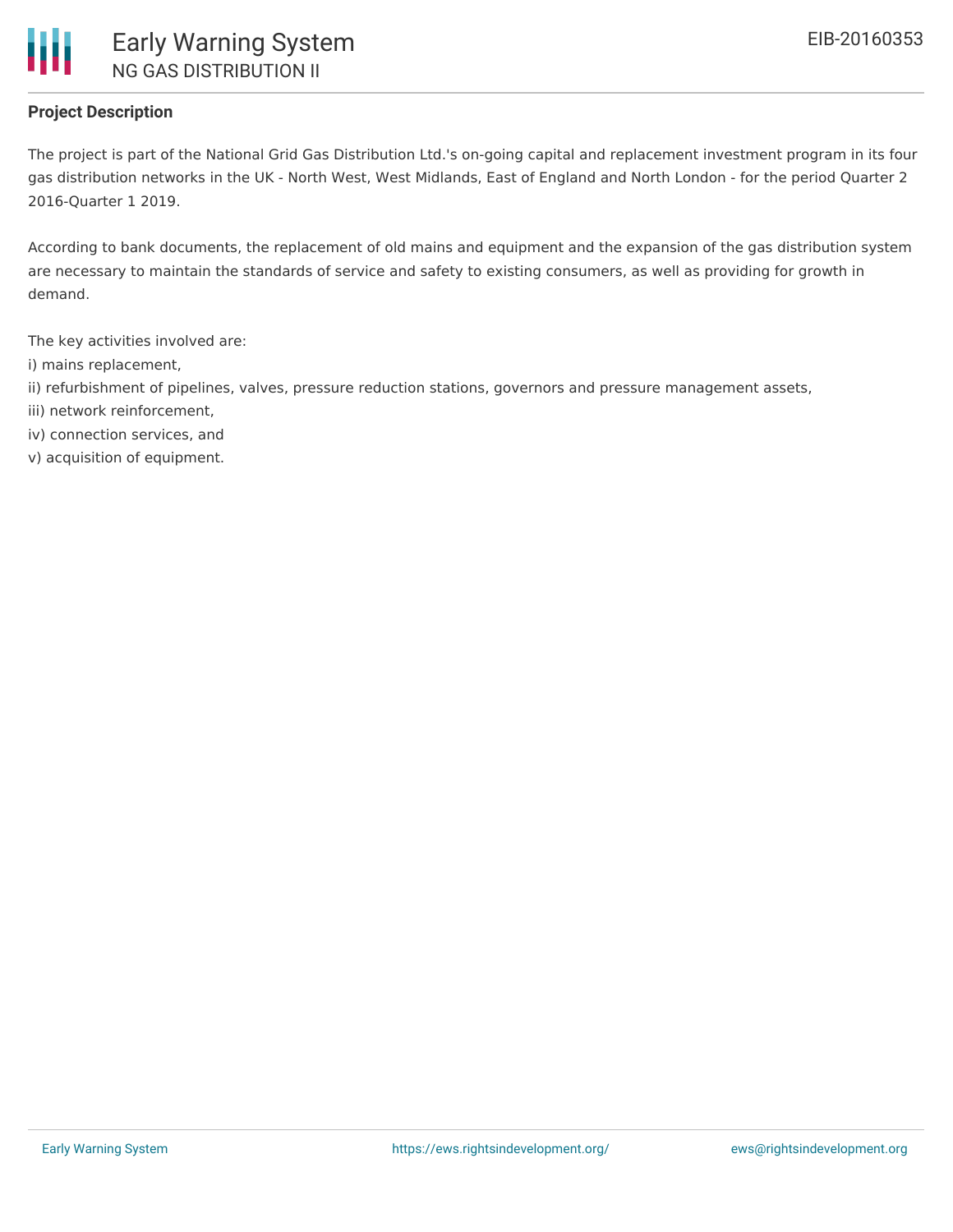## **Investment Description**

European Investment Bank (EIB)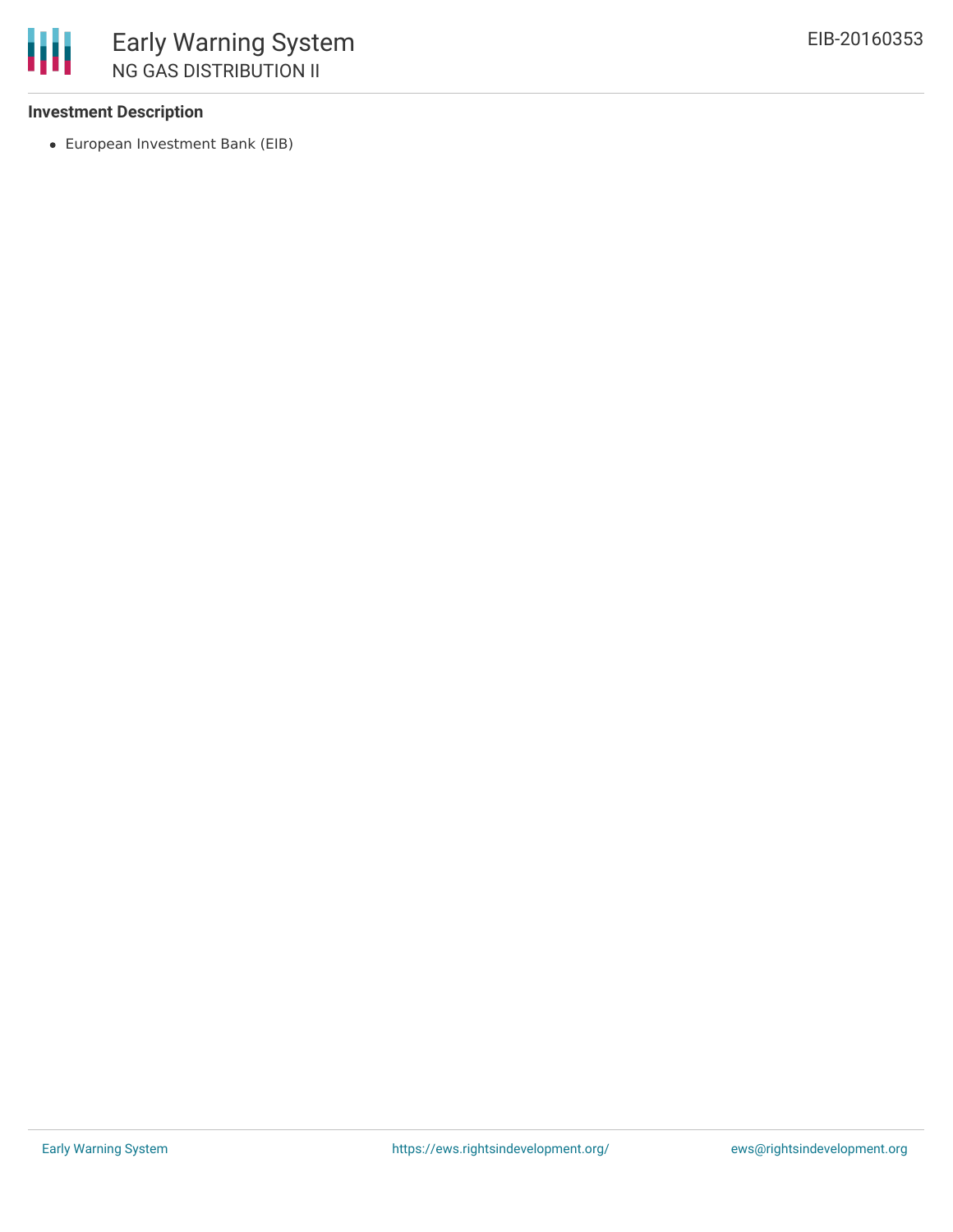### **Contact Information**

#### ACCOUNTABILITY MECHANISM OF EIB

The EIB Complaints Mechanism is designed to facilitate and handle complaints against the EIB by individuals, organizations or corporations affected by EIB activities. When exercising the right to lodge a complaint against the EIB, any member of the public has access to a two-tier procedure, one internal - the Complaints Mechanism Office - and one external - the European Ombudsman. A complaint can be lodged via a written communication addressed to the Secretary General of the EIB, via email to the dedicated email address complaints@eib.org, by completing the online complaint form available at the following address: http://www.eib.org/complaints/form, via fax or delivered directly to the EIB Complaints Mechanism Division, any EIB local representation office or any EIB staff. For further details, check: http://www.eib.org/attachments/strategies/complaints\_mechanism\_policy\_en.pdf

When dissatisfied with a complaint to the EIB Complaints Mechanism, citizens can then turn towards the European Ombudsman. A memorandum of Understanding has been signed between the EIB and the European Ombudsman establishes that citizens (even outside of the EU if the Ombudsman finds their complaint justified) can turn towards the Ombudsman on issues related to 'maladministration' by the EIB. Note that before going to the Ombudsman, an attempt must be made to resolve the case by contacting the EIB. In addition, the complaint must be made within two years of the date when the facts on which your complaint is based became known to you. You can write to the Ombudsman in any of the languages of the European Union. Additional details, including filing requirements and complaint forms, are available at: http://www.ombudsman.europa.eu/atyourservice/interactiveguide.faces